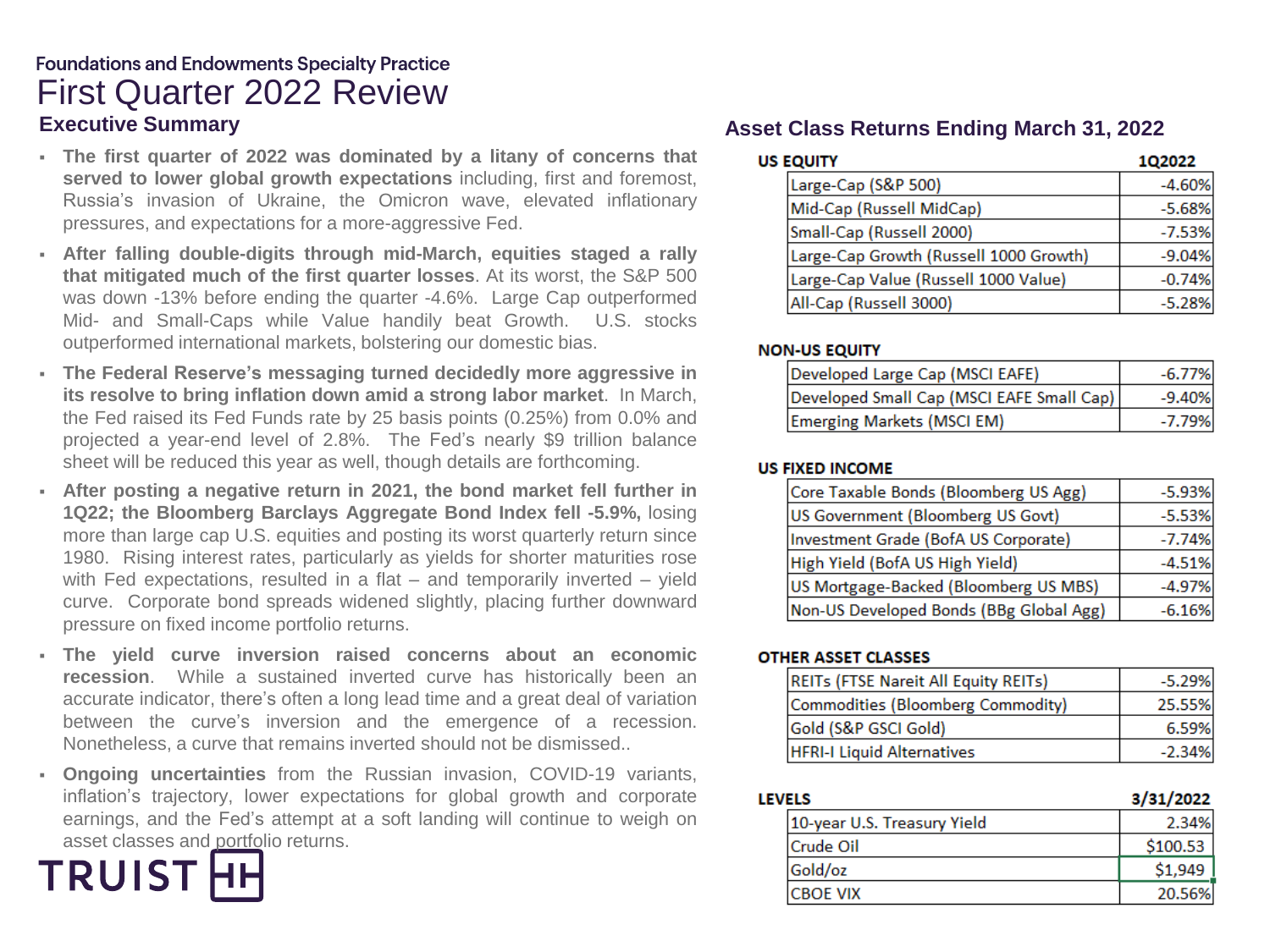## **THE EPISCOPAL DIOCESE OF BETHLEHEM Managed since: June 01, 2016**

# **Truist Performance Report Report Reporting period: March 31, 2022**



### **Selected Period Performance**

|                                                          |          |       |      |               | Inception |
|----------------------------------------------------------|----------|-------|------|---------------|-----------|
|                                                          | 1Q22     |       | 3 Yr | 5 Yr          | 5/31/16   |
| <b>Episcopal Diocese (Gross Return)</b>                  | $-6.07%$ | 4.33% |      | 11.84% 10.32% | 10.40%    |
| 70% Total Equity /30% Fixed Income - Portfolio Benchmark | $-5.52%$ | 6.02% |      | 11.82% 10.23% | 10.41%    |